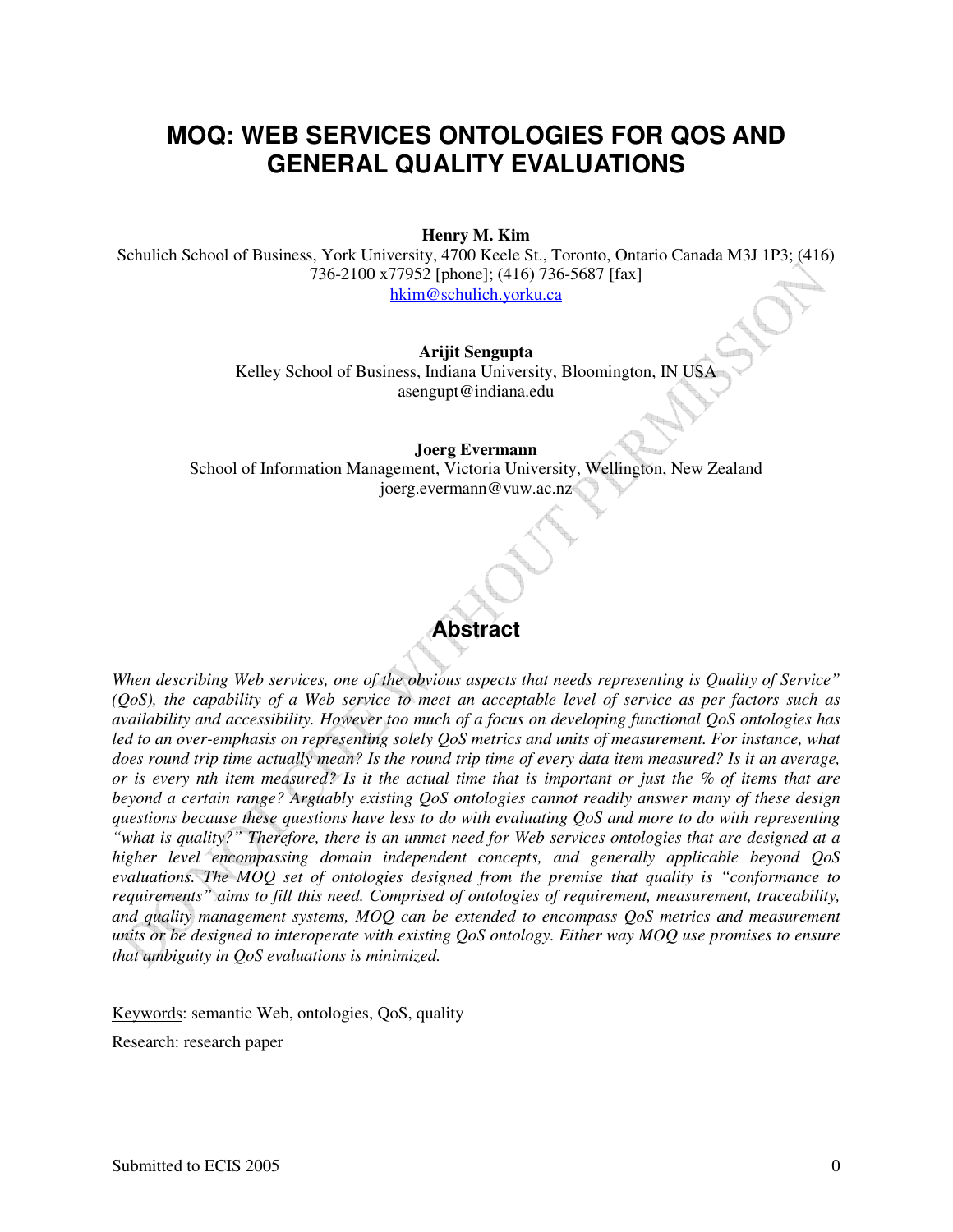### **1 INTRODUCTION**

There are many efforts such as OWL-S (Ontology Web Language—Services) (Martin et al., 2004) to enable ontology development for "semantic Web services." When describing Web services, one of the obvious aspects that needs representing is Quality of Service" (QoS), the capability of a Web service to meet an acceptable level of service as per factors such as availability, accessibility, integrity, performance, and reliability, regulatory compliance, and security (Mani & Nagarajan, 2002). Not surprisingly then, Web services and semantic Web standards and languages are meant to work with ontologies with which QoS requirements can be represented, and compliance to them, reasoned about (Bilgin & Singh).

In this paper, we argue that not only is there a need to develop QoS ontologies, but there is a concomitant need to think about QoS "ontologically"; that is, to study the ontology of QoS and quality from a bit more of a meta-physics level, and not solely develop yet another computer-based model of QoS that happens to be implemented in an AI ontology language. To that end, we present the framework for Mid-level Ontologies for Quality (MOQ), which extends the TOVE ontologies for quality management (Kim, Fox, & Grüninger, 1999), originally developed for enterprise modeling. These ontologies are deemed midlevel because their representations are less general than concepts found in SUMO (Suggested Upper Merged Ontology) (Pease & Niles, 2002). However MOQ also delves more into the meta-physical question of "what is quality?" more so than say the FIPA QoS ontology (FIPA, 2003).

This paper is organized as follows to justify MOQ development and describe MOQ. In §2, a review of relevant literature is presented. The review shows that MOQ fills a research need unmet by existing QoS and similar ontologies useable for Web services. In §3, a motivating scenario and competency questions for MOQ, its use case, is presented. In §4, the ontologies that comprise MOQ are outlined and some of the ontologies' representations are presented in first-order logic. Finally in §5, concluding remarks and future work are discussed.

## **2 LITERATURE REVIEW**

There are several ontologies in literature that are explicitly called QoS ontologies: FIPA's (FIPA, 2003); MILO's (Teknowledge, 2004); METEOR-S's (Cardoso, Sheth, Miller, Arnold, & Kochut, to appear); and those by Zhou *et al.*(Zhou, Chia, & Lee, 2004) and Tien *et al.*(Tian, Gramm, Naumowicz, Ritter, & Schiller, 2003)*.* These ontologies are specifically catered to evaluating QoS metrics such as bit error rate, and contain terms related to IT for Web services such as "logical name for transport protocol." Alternatively, a more general approach is to specify an ontology for Service Level Agreements (SLA's) (Ludwig, Keller, Dan, & King, 2002). Though QoS metrics would not be part of such an ontology, the ontology would facilitate specification of metrics including but not limited to QoS ones between the parties who agree on the SLA. This approach of representing more general contracts is more in line with the spirit of MOQ since a fundamental premise of TOVE is that quality is "conformance to requirements (Crosby, 2001)."

Tosic *et al.* (Tosic, Esfandiari, Pagurek, & Patel, 2002) look at the design of "formal representation (ontologies) of QoS and other constraints for Web services." They deem that necessary ontologies are those of QoS metrics, measurement units, currency units, measured properties, and measurement methods. They are clearly stating that measurement concepts need to be represented. However, when Web based measurement ontologies such as SHOE's (Heflin, 2000) and SEEK's (Bowers & Ludäscher, 2004) are examined, there is strong tendency towards representing physical metrics such as length and units such as 'cm' in the ontologies, and away from representing more about measurement properties and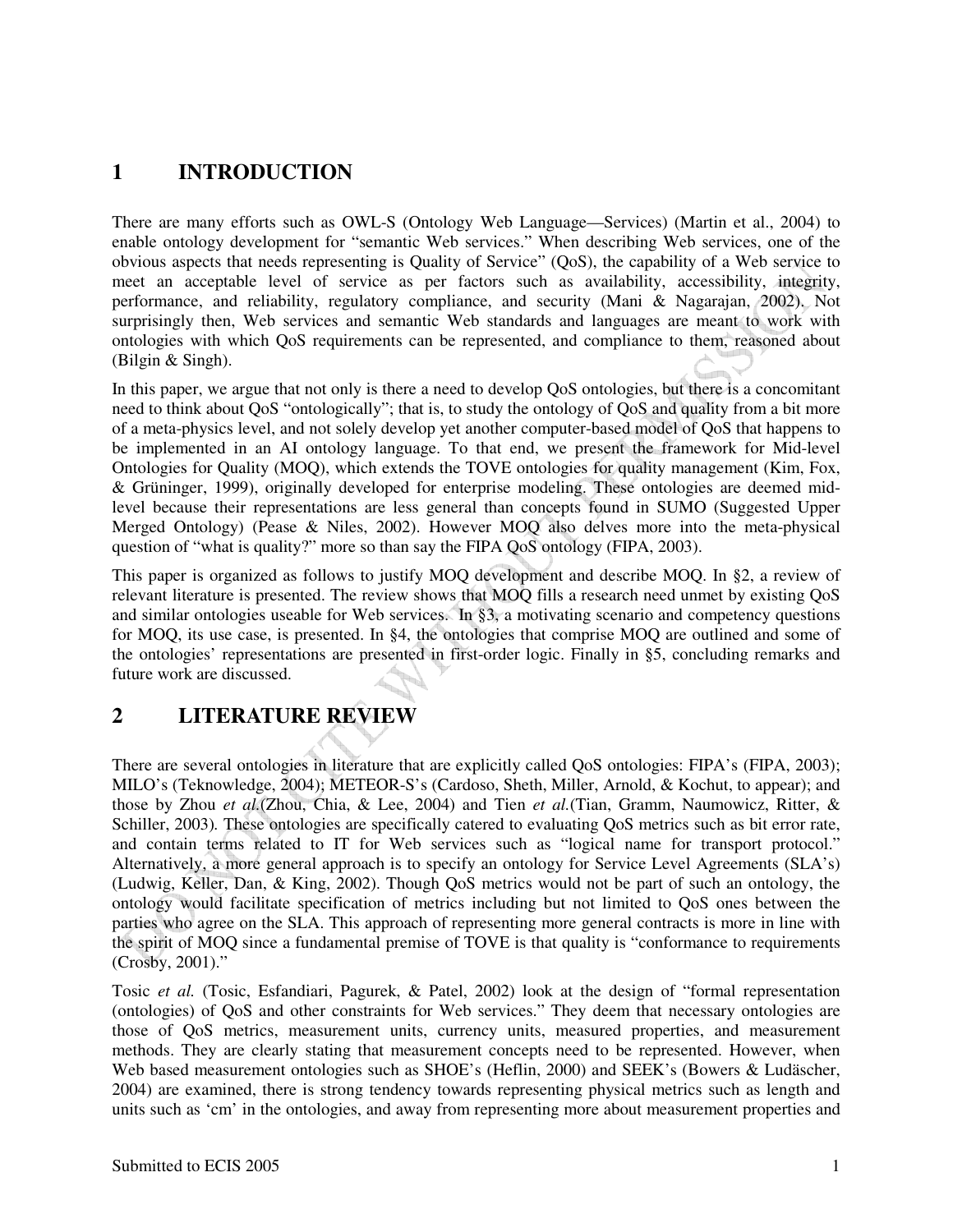methods. On the other hand, the TOVE Measurement Ontology does indeed represent these oft unrepresented concepts, albeit it is not represented in a Web-based ontology language.

It can be concluded from the review that there is a need for a mid-level ontologies representing general quality concepts that can be used for Web services, among other applications, Moreover requirements and measurement are fundamental quality concepts that need to be ontologies in MOQ, Finally, MOQ should ultimately be implemented in OWL and be consistent with either a) direct representations of QoS metrics and measurement units into MOQ or b) inter-operating with existing QoS or measurement ontologies.

In the next section, we motivate the specific representations of the MOQ.

### **3 MOQ: MOTIVATING SCENARIO AND COMPETENCY QUESTIONS**

In a well-known ontological engineering methodology (Uschold & Gruninger, 1996), the development of an ontology starts with a prose form description of a business situation for which an ontology based systems would be used. This description is called a motivating scenario. Next, the scenario is parsed to state higher level business questions that an ontology based system would be able to help answer. These are called competency questions. Below, the motivating scenario for a Web services application is presented as well as the competency questions it motivates.

#### **3.1 Motivating Scenario**

Putnam Lovell Securities Inc. is an investment bank, which consistently uses latest technologies including Web-based tools to deliver information to its employees and partners. They are using Web services technologies to integrate their business processes with those of two of their partners—Salesforce.com and BlueMatrix. The delivery of research reports to clients have been a manual, time-consuming process entailing database queries, building/editing mailing lists, and emailing reports. Their Web services based processes include service management features including configurable QoS, unified security model, and utilization and status reporting (IBM, 2004).

If in the future they wish to open up their processes to more ad hoc partners, they may need to explicitly represent business rules about these processes (and concomitant QoS expectations) in ontologies<sup>1</sup>.

### **3.2 Competency Questions**

With ad hoc partners, Putnam Lovell must be able to explicate and organize their partners' QoS requirements. So their ontology-based system must be able to help answer, "Is this a QoS requirement?" It must also be possible to answer, "Is this requirement satisfied?" If the QoS requirements are not satisfied, an investigation may take place. The system must serve some utility for this; i.e. it must help answer, "Within which Web service do problems arise?" The next step in diagnosis is asking, "Which software agents are responsible for that Web service?"

These questions characterize that fundamentally what constitutes quality—irrespective of technology used—must be known (requirements) and measured. When measurements point to a problem, the fundamental capability to resolve that problem is traceability. A quality management system—comprising in part of software agents in the Web services context—ensures that problems do not persist. The

 $1$  This paragraph extends an existing Web services scenario, assuming of course, that there will be a compelling business need for ontologies on top of Web services platform.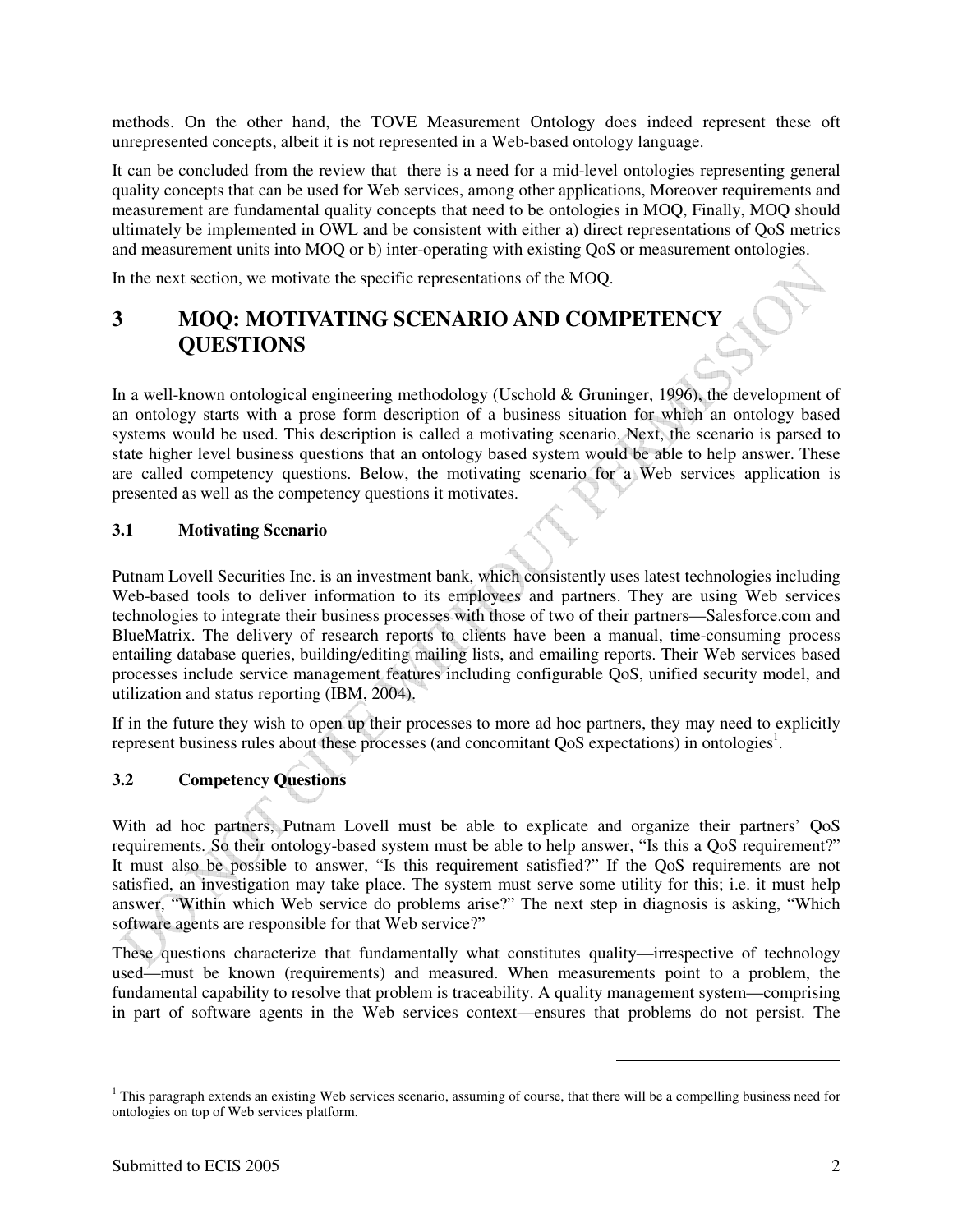questions then characterize the four ontologies of MOQ: Requirements, Measurement, Traceability, and Quality Management.

### **4 MOQ**

#### **4.1 Requirements Ontology**

Competency Question: Is this a QoS requirement?

The above question, stated formally in first-order predicate logic, is:

qos requirement $(Q)$ .

Above, Q is a variable and represents the name or ID of a QoS requirement. A QoS requirement is a special type of a quality requirement, which in turn is a requirement.

 $X \mid \text{gos requirement}(Q) \rightarrow \text{quality requirement}(Q) \rightarrow \text{requirement}(Q)$  (2)

There are some things that can be reasoned about a requirement just from its ID irrespective of its contents—e.g. its structure. Requirements are organized hierarchically. The predicate representing that a requirement Qi is a sub-requirement to a requirement Q is:

has requirement( $Q$ , $Q$ i). (3)

Assume that it must be explicitly stated that a requirement is a quality requirement However once stated, all its sub-requirements and their sub-requirements, etc. are also deemed quality requirements. Same holds for those quality requirements that are QoS requirements.

Q [ Qi (has\_requirement(Q,Qi)  $\overline{\omega}$  quality\_requirement(Q)  $\rightarrow$ (4)

quality\_requirement(Qi)].

 $Q$  [ Qi (has\_requirement( $Q$ , $Q$ i)  $\overline{\omega}$  QoS\_requirement( $Q$ )  $\rightarrow$  QoS\_requirement( $Q$ i)]. (5)

#### **4.2 Measurement Ontology**

A requirement without sub-requirements is primitive requirement. A requirement then either has subrequirements or is a primitive requirement.

$$
Q [5 Qi has\_requirement(Q, Qi) \rightarrow primitive\_requirement(Q)].
$$
\n(6)

 $Q$  [ requirement( $Q$ )  $\leftrightarrow$  Qi has\_requirement( $Q$ , $Q$ i)  $\omega$  primitive\_requirement( $Q$ ) ]. (7)

Whether a primitive requirement is satisfied should be directly measurable. A measurement can be identified by a uniquely identified resource unit Rt that is measured (e.g. an invoice data item), the attribute At that is measured (e.g. average round trip time), the actual measured value Mp, and a time point Tp at which measurement takes place.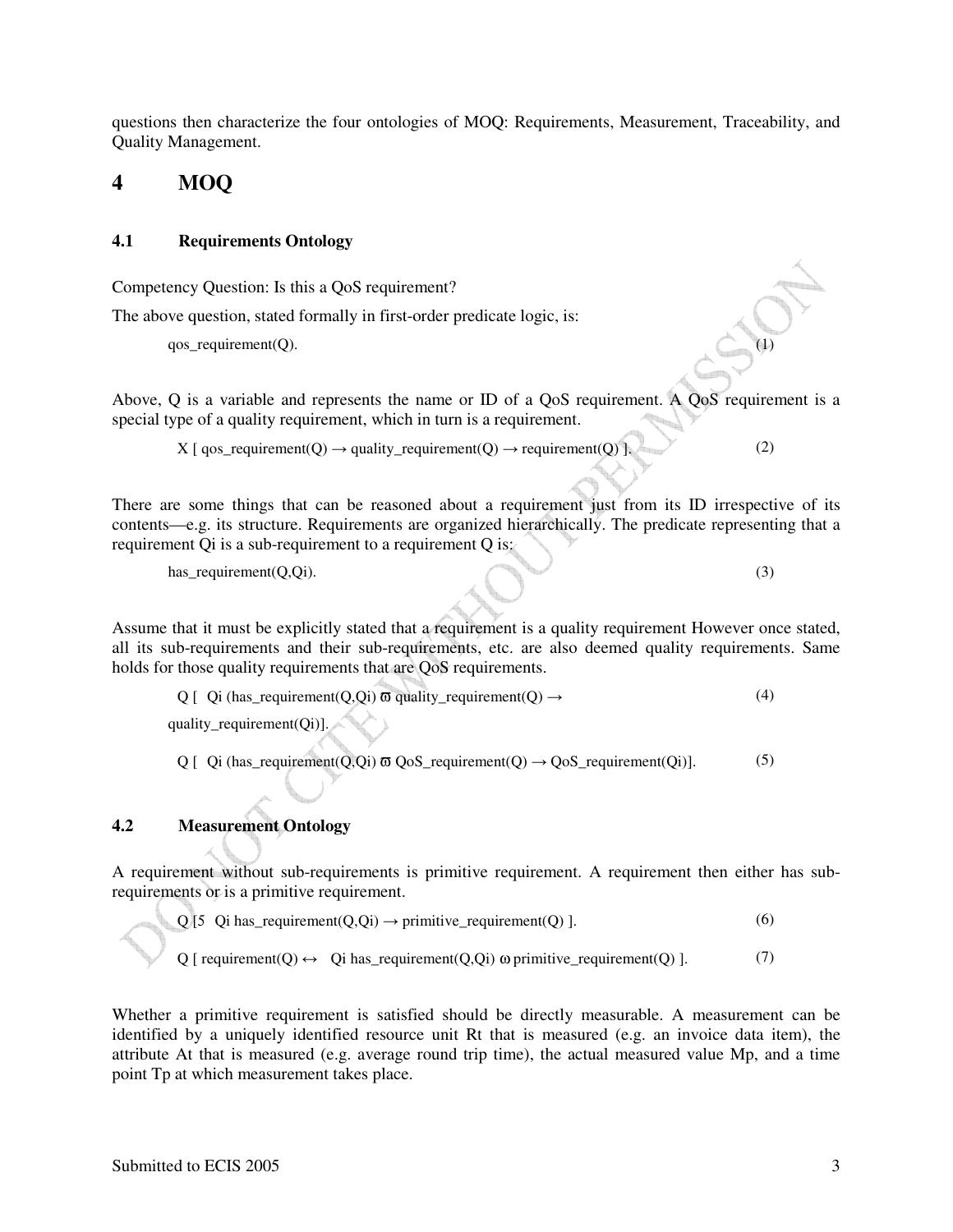If the measurement point lies within an acceptable range, then that point is deemed a conformance point Q; if it does not, it is deemed a nonconformance point Q.

 $conformance_p t(Q, R_t, At, T_p).$  (9)

 $nonconformance_p t(Q, R t, At, T p).$  (10)

If Q is the ID of a primitive requirement and it is a conformance point, then Q is satisfied; if it is a nonconformance point, then it is not satisfied.

 $Q$  [ Rt At Tp conformance\_pt( $Q, Rt, At, Tp$ )  $\sigma$  primitive\_requirement( $Q$ ) satisfied requirement $(Q)$ ].  $(11)$ 

Q [ Rt At Tp nonconformance  $pt(Q, Rt, At, Tp)$   $\overline{\omega}$  primitive requirement(Q) unsatisfied\_ requirement(Q) ]. (12)

Though it is possible that a requirement is satisfied if only some of its sub-requirements are satisfied, it is definitely true that a requirement is satisfied if all of its sub-requirements are satisfied<sup>2</sup>.

 $Q$  [ Qi (has\_requirement(Q,Qi)  $\rightarrow$  satisfied\_ requirement(Qi))  $\rightarrow$  satisfied\_ requirement $(Q)$ ]. (13)

Now the following competency question can be answered.

Competency Question: Is the QoS requirement satisfied?

```
QoS<sub>requirement(Q)</sub> \overline{\omega} satisfied_requirement(Q). (14)
```
Similar ontologies in literature can be used to answer this question. However as pointed out in the literature review, they do not represent all of the following measurement concepts of a measured attribute At, which MOQ does:

| has_sample_sizing(At,Sz). | (15) |
|---------------------------|------|
|---------------------------|------|

- Is a sample from a population measured? Is the sample size 1 or >1?

| has_sampling_plan(At,Sp). | (16) |
|---------------------------|------|
|                           |      |

- Is the sampling plan variable or attribute sampling?

has standard value( $At, Sv$ ). (17)

<sup>&</sup>lt;sup>2</sup> The ontology does not directly represent any other type of requirements satisfaction. However this could be explicitly represented outside of the ontology.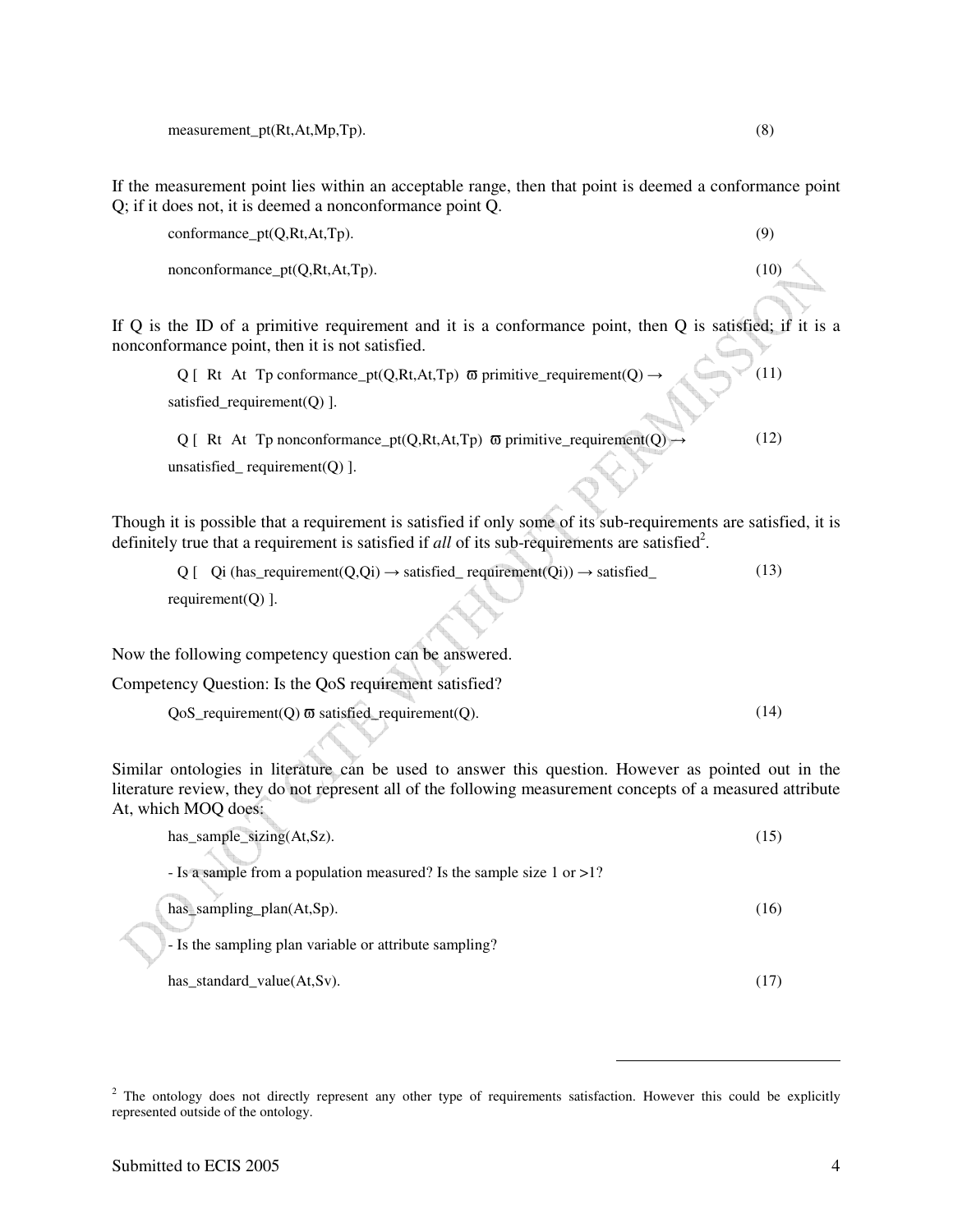- what is the standard value, i.e. the attribute's  $\mu$ ?

has specification set(At,Ssl).

- What are the tolerance specifications, or specification set?

has\_unit\_of\_measurement(At,U) (19) (19)

#### **4.3 Traceability Ontology**

Competency Question: Within which Web service do problems arise?

This question states that a trace to a problematic Web services application procedure or routine is required. In the same vein, a trace to a problematic data item may also be necessary. Generally, the former is an activity, and the latter, a resource. Activities can be comprised of other activities, unless it is a primitive activity; resources can be comprised of other resources—e.g. an invoice is comprised or subforms or a lot is comprised of different batches—unless it is a traceable resource unit, a collection in which its constituents are not uniquely identified whereas one collection is uniquely identified as different from another. Tracing can be done to the level of a problematic primitive activity or traceable resource unit, but not to a level more microscopic. Some predicates of this ontology are:

| primitive_activity(A). | (20) |
|------------------------|------|
| $tru(Rt)$ .            | (21) |

- a tru is a traceable resource unit

If the series of activities and how they input and output resources are mapped at the level of primitive activities and traceable resource units, then tracing from downstream activities to upstream activities or final product to raw materials is possible as composition of primitive traces. Predicates that show this are:

|  | prim_activity_trace(Rt, $A_2$ , $A_1$ ,L). | (22) |
|--|--------------------------------------------|------|
|  |                                            |      |

- a tru Rt is an output from primitive activity  $A_1$ , which is input to primitive activity  $A_2$ ;

L is a path

$$
prim\_tru\_trace(A, Rt_1, L). \tag{23}
$$

- primitive activity A takes tru Rt1 as an input and outputs tru Rt2; L is a path

$$
activity\_trace(A_2, A_1, L) \tag{24}
$$

- L is the trace path from a downstream primitive activity  $A_2$  to an upstream primitive activity A<sub>1</sub>.

tru trace( $Rt_2, Rt_1, L$ ) (25)

- L is the trace path from a downstream tru Rt<sub>2</sub> to an upstream tru Rt<sub>1</sub>.

(18)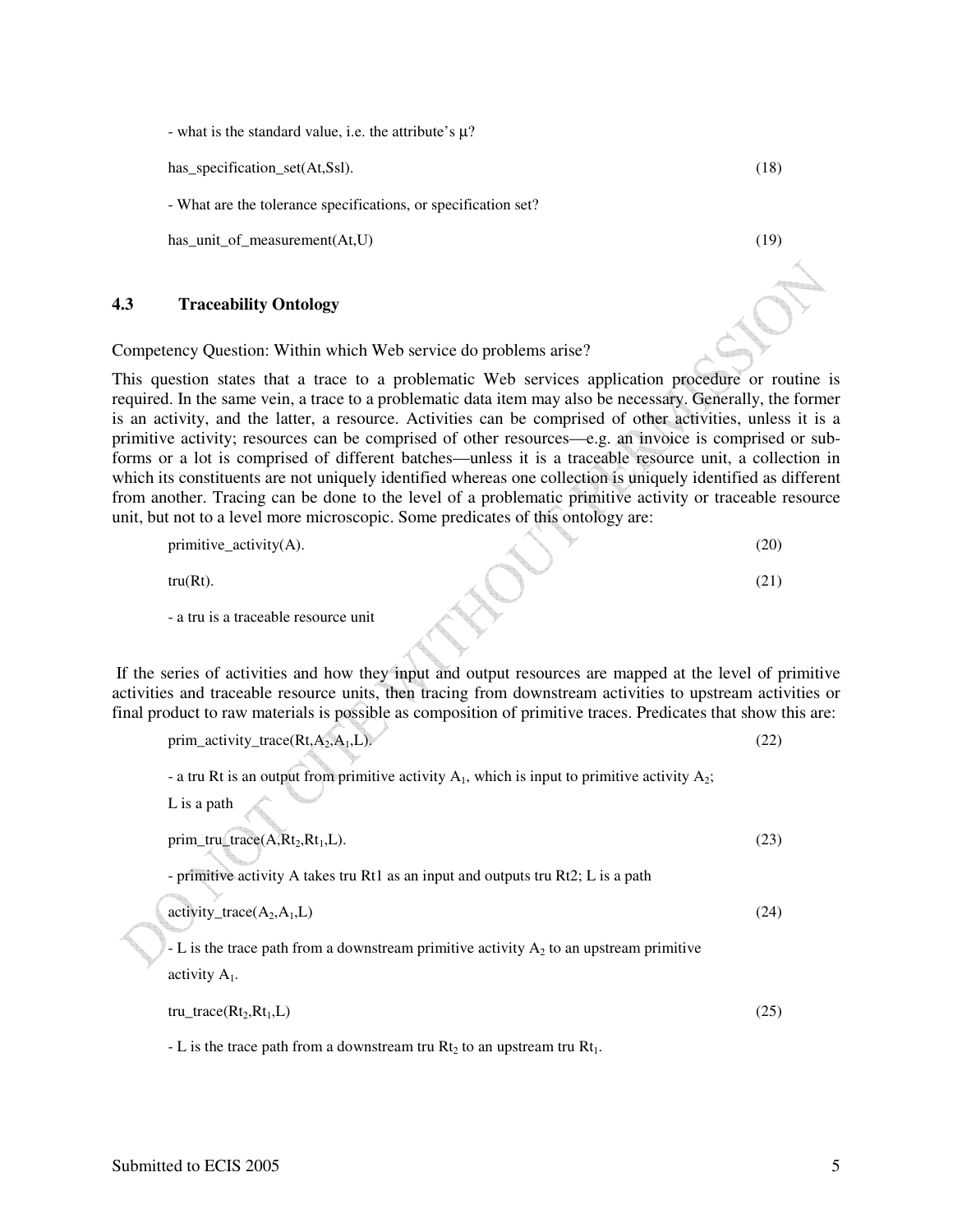#### **4.4 Quality Management System (QMS) Ontology**

Competency Question: Which software agent is responsible for that Web service?

In this ontology, organizational artifacts that characterize a QMS are represented. Hence the ontology includes definitions for terms like quality policy, evidence, and manager. A definition of the ontology is that a quality manager—could be a person when modeling a factory but can also be a software agent when modeling Web services—applies quality policy to primitive activities and tru's to provide evidence of quality. A quality policy is akin to a quality requirement on a quality manager, and quality evidence is akin to a measurement point on tru's and primitive activities controlled by the quality manager.

### **5 CONCLUDING REMARKS AND FUTURE WORK**

It is evident that most of the semantic Web ontologies useful for assessing QoS are very implementationfocused. Such ontologies represent germane QoS metrics like "round trip time" and may even be closely coupled with Web services routines that enable effective assessment. However, what happens when we ask what is meant by round trip time? Is the round trip time of every data item measured? Is it an average, or is every nth item measured? Is it the actual time that is important or just the % of items that are beyond a certain range? In fact, is there a nominal desired value for that time? Is there a range of values that are acceptable? And what if the round trip times are not acceptable? Does the ontology provide terms that can be used to find the source of the problem or to alert those who can do something about fixing the problem? Arguably existing QoS ontologies and related ontologies like OWL or SHOE based measurement ontologies cannot readily answer many of these design questions. Why not? Because they have less to do with evaluating QoS and more to do with representing "what is quality?" In order to use QoS metrics to say evaluate metrics for semi-automated business processes that in part but not wholly use Web services, and in order to pre-empt possible misunderstandings between Web service provider and requester, there is clearly value in basing QoS ontologies in ontologies of more general quality concepts or enabling inter-operation between these sets of ontologies. We believe that MOQ based on the wellvetted TOVE ontologies for quality management can provide this value and fill a need in semantic Web services research.

There are many future work venues that we are actively following. One, we are comparing and evaluating different ontologies' representations using the popular BWW (Bunge-Wand-Weber) ontological analysis technique (Wand, Storey, & Weber, 1999) previously used to evaluate modeling languages. By applying this technique to MOQ measurement ontology, we will more systematically demonstrate the situations wherein use of MOO is the most appropriate and how. Two, we are developing a prototype showing how MOQ can be used with specialized QOS ontologies and SOAP and WSDL enabled Web services application. Both works serve as systematic demonstrations—in lieu of a proof but more credible than arguments presented in a conceptual paper—of the stated value of MOQ.

# **6 REFERENCES**

- Bilgin, A. S., & Singh, M. P. (2004, July 6-9). *A DAML-based repository for QoS-aware semantic web service selection.* Paper presented at the IEEE International Conference on Web Services, San Diego, CA.
- Bowers, S., & Ludäscher, B. (2004). *An Ontology-Driven Framework for Data Transformation in Scientific Workflows.* Paper presented at the International Workshop on Data Integration in the Life Sciences (DILS'04), Leipzig, Germany.